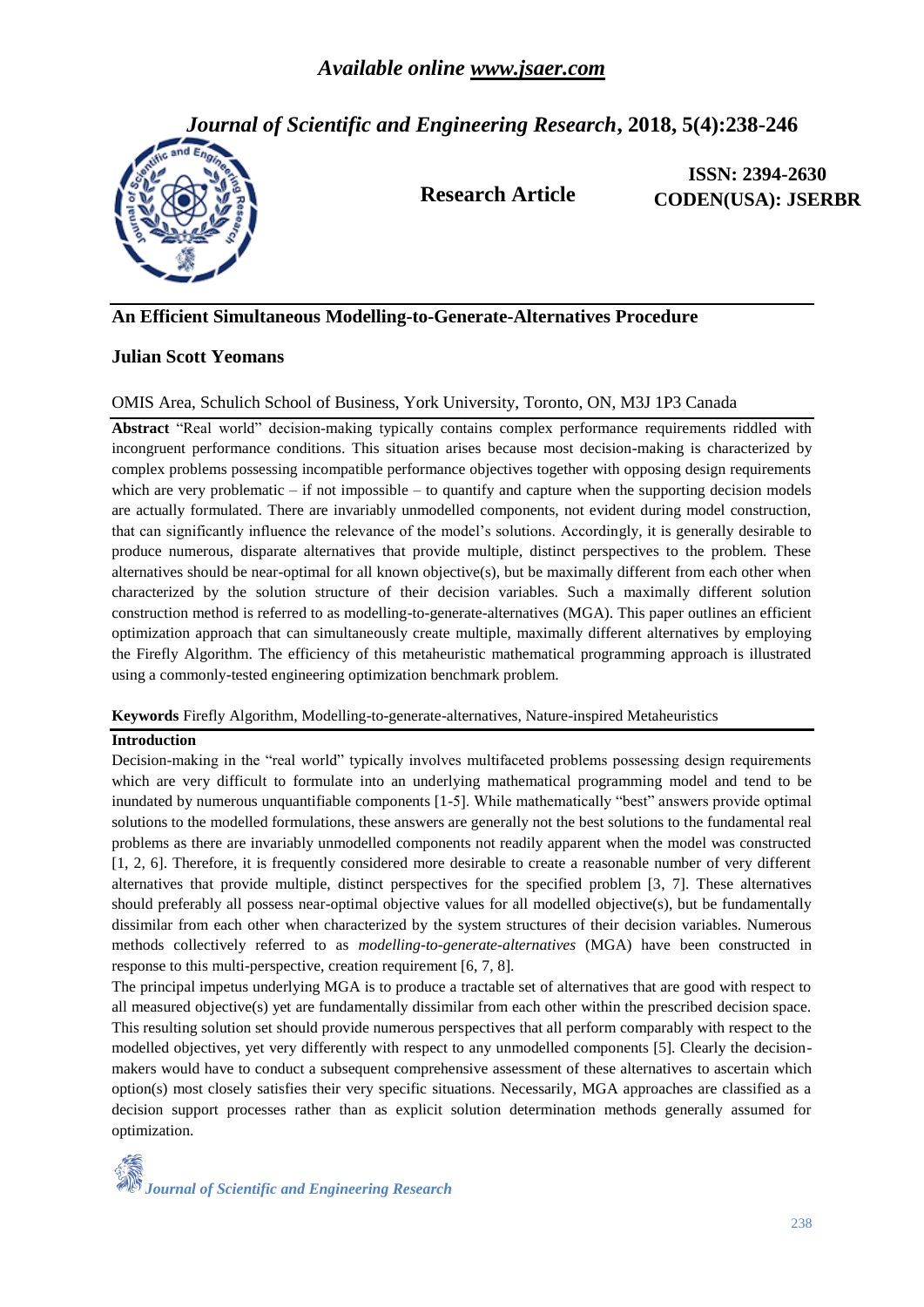Preceding MGA algorithms have employed direct processes for generating their alternatives by iteratively rerunning their solution procedures whenever new alternatives must be produced [6-10]. These iterative methods follow the seminal MGA approach of Brill *et al*. [8] in which, once an initial problem formulation has been optimized, the supplementary alternatives are created one-by-one. Consequently, these incremental algorithms all require *n*+1 runnings of their respective approaches to optimize the initial problem and to then create their subsequent *n* alternatives [7, 11-13].

For optimization and calculation purposes, Yang [14-15] has established that the nature-inspired Firefly Algorithm (FA) is more computationally efficient than other commonly-used metaheuristic procedures such as enhanced particle swarm optimization, genetic algorithms, and simulated annealing [16-17]. However, what differentiates an FA from other population-based metaheuristics is that it has been explicitly designed to converge simultaneously into a pre-specified number of local (including global) optima within highly non-linear mathematical programming problems. Imanirad  $\&$  Yeomans [12] have subsequently shown how the FA's functional optimization capabilities for determining numerous local optima can be adapted to concurrently generate all *n* maximally different alternatives required in an MGA approach after an initial optimal solution has been determined.

In this paper, it is shown how to *simultaneously* generate sets of maximally different solution alternatives by implementing a modified version of the nature-inspired FA [14-15] by extending the previous concurrent MGA approaches of Yeomans [18], Imanirad & Yeomans [12] and Imanirad *et al*. [13, 19-22]. Remarkably, this new MGA procedure extends the previous concurrent approaches of Imanirad *et al*. [13, 19-22] to permit the simultaneous generation of the globally optimal solution together with *n* locally optimal, maximally different alternatives in a single computational run. Explicitly, to generate the additional *n* maximally different solution alternatives, the new simultaneous MGA algorithm needs to run exactly the same number of times that an FA needs to run for function optimization purposes alone (namely once) irrespective of the value of *n* [23-24]. Therefore, this new, innovative simultaneous FA procedure is extremely computationally efficient for MGA purposes. This study illustrates the efficacy of the approach for simultaneously constructing multiple, good-butvery-different solution alternatives on a 100-peak multimodal optimization test problem [6, 18].

### **2. Firefly Algorithm for Function Optimization**

While this section provides only a relatively brief synopsis of the FA procedure, more detailed explanations can be accessed in [12-15, 17]. The FA is a biologically-inspired, population-based metaheuristic. Each firefly in the population represents one potential solution to a problem and the initial population of fireflies should be distributed uniformly and randomly throughout the solution space. The solution approach employs the following three idealized rules: (i) All fireflies within the population are considered essentially unisex, so that any one firefly could potentially be attracted to any other firefly irrespective of their sex; (ii) The relative attractiveness between any two fireflies is directly proportional to their respective brightness. This implies that for any two flashing fireflies, the less bright firefly will always be inclined to move towards the brighter one. However, attractiveness and brightness both decrease as the relative distance between the fireflies increases. If there is no brighter firefly within its visible neighborhood, then the particular firefly will move about randomly; and, (iii). The brightness of a firefly is determined by the overall landscape of the objective function. Namely, for a maximization problem, the brightness can simply be considered proportional to the value of the objective function. Based upon these three rules, the basic operational steps of the FA can be summarized within the following pseudo-code.

Objective Function  $F(X)$ ,  $X = (x_1, x_2, \ldots, x_d)$ 

Generate the initial population of *n* fireflies,  $X_i$ ,  $i = 1, 2, \ldots, n$ Light intensity  $I_i$  at  $X_i$  is determined by  $F(X_i)$ Define the light absorption coefficient γ **while** (t < MaxGeneration) **for***i* = 1: *n*, all *n* fireflies  $$ 

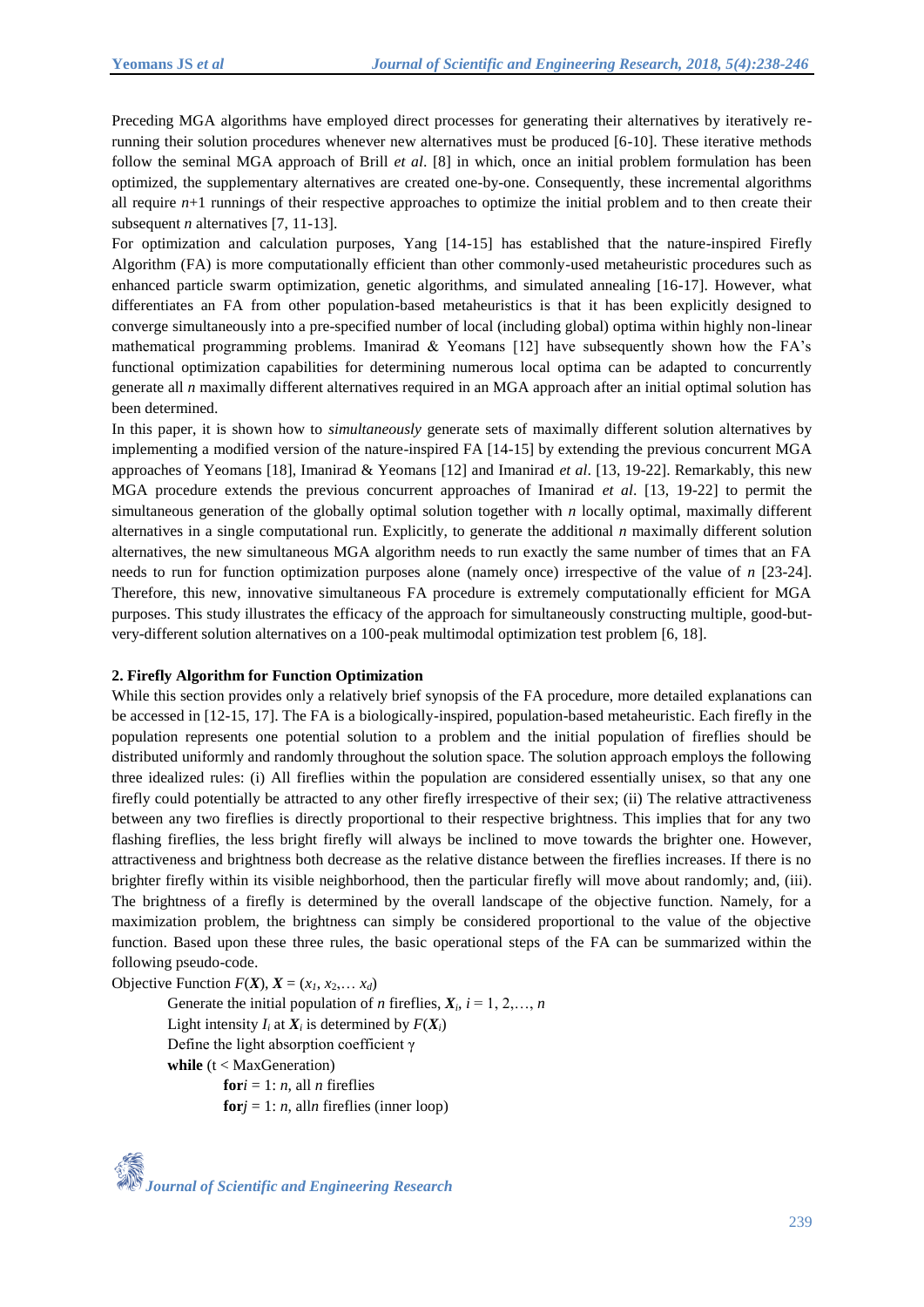**if**  $(I_i \leq I_i)$ , Move firefly i towards j; **end if** Vary attractiveness with distance *r* via e- *γr*

# **endfor***j* **end for***i* Rank the fireflies and find the current global best solution *G* **\* end while** Postprocess the results

In the FA, there are two important issues to resolve: the formulation of attractiveness and the variation of light intensity. For simplicity, it can always be assumed that the attractiveness of a firefly is determined by its brightness which in turn is associated with its encoded objective function value. In the simplest case, the brightness of a firefly at a particular location  $X$  would be its calculated objective value  $F(X)$ . However, the attractiveness,  $\beta$ , between fireflies is relative and will vary with the distance  $r_{ij}$  between firefly *i* and firefly *j*. In addition, light intensity decreases with the distance from its source, and light is also absorbed in the media, so the attractiveness needs to vary with the degree of absorption. Consequently, the overall attractiveness of a firefly can be defined as

$$
\beta = \beta_0 \exp(-\gamma r^2)
$$

where  $\beta_0$  is the attractiveness at distance  $r = 0$  and  $\gamma$  is the fixed light absorption coefficient for the specific medium. If the distance  $r_{ij}$  between any two fireflies *i* and *j* located at  $X_i$  and  $X_j$ , respectively, is calculated using the Euclidean norm, then the movement of a firefly  $i$  that is attracted to another more attractive (i.e. brighter) firefly *j* is determined by

## $X_i = X_i + \beta_0 \exp(-\gamma (r_{ij})^2)(X_i - X_j) + \alpha \varepsilon_i$ .

In this expression of movement, the second term is due to the relative attraction and the third term is a randomization component. Yang [15] indicates that  $\alpha$  is a randomization parameter normally selected within the range  $[0,1]$  and  $\varepsilon$ <sub>i</sub> is a vector of random numbers drawn from either a Gaussian or uniform (generally  $[-0.5,0.5]$ ) distribution. It should be explicitly noted that this expression represents a random walk biased toward brighter fireflies and if  $\beta_0 = 0$ , it becomes a simple random walk. The parameter  $\gamma$  characterizes the variation of the attractiveness and its value determines the speed of the algorithm's convergence. For most applications,  $\gamma$  is typically set between 0.1 to 10 [15, 17]. In any given optimization problem, for a very large number of fireflies  $n$ >> $k$ , where  $k$  is the number of local optima, the initial locations of the *n* fireflies should be distributed relatively uniformly throughout the entire search space. As the FA proceeds, the fireflies begin to converge into all of these local optima (including the global ones). Hence, by comparing the best solutions among all these optima, the global optima can easily be determined. Yang [15] proves that the FA will approach the global optima when  $n \rightarrow \infty$  and the number of iterations *t*, is set so that  $t \gg 1$ . In reality, the FA has been found to converge extremely quickly with *n* set in the range 20 to 50 [14, 15, 17].

Two important limiting or asymptotic cases occur when  $\gamma \to 0$  and when  $\gamma \to \infty$ . For  $\gamma \to 0$ , the attractiveness is constant  $\beta = \beta_0$ , which is equivalent to having a light intensity that does not decrease. Thus, a firefly would be visible to every other firefly anywhere within the solution domain. Hence, a single (usually global) optima can easily be reached. If the inner loop for *j* in the pseudo-code is removed and  $X_j$  is replaced by the current global best  $G^*$ , then this implies that the FA reverts to a special case of the accelerated particle swarm optimization (PSO) algorithm. Subsequently, the computational efficiency of this special FA case is equivalent to that of enhanced PSO. Conversely, when  $\gamma \rightarrow \infty$ , the attractiveness is essentially zero along the sightline of all other fireflies. This is equivalent to the case where the fireflies randomly roam throughout a very thick foggy region with no other fireflies are visible and each firefly roams in a completely random fashion. This case corresponds to a completely random search method. As the FA operates between these two asymptotic extremes, it is possible to adjust the parameters  $\alpha$  and  $\gamma$  so that the FA can outperform both a random search and the enhanced PSO algorithms [17].

The computational efficiencies of the FA will be exploited in the subsequent MGA solution approach. As noted, within the two asymptotic extremes, the population in the FA can determine both the global optima as well as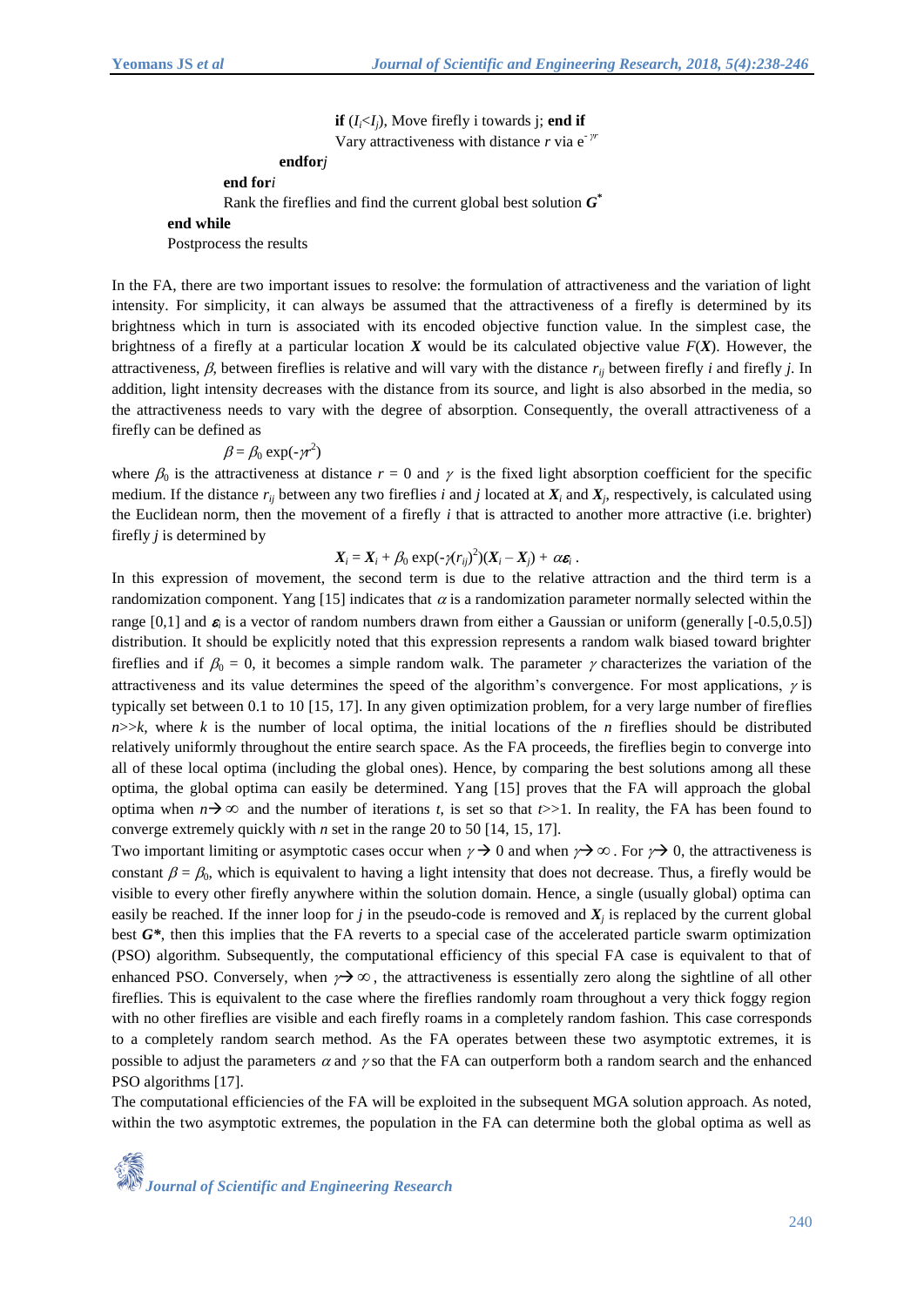the local optima concurrently. The concurrency of population-based solution procedures holds huge computational and efficiency advantages for MGA purposes [7]. An additional advantage of the FA for MGA implementation is that the different fireflies essentially work independently of each other, implying that FA procedures are better than genetic algorithms and PSO for MGA because the fireflies will tend to aggregate more closely around each local optimum [15-17]. Consequently, with a judicious selection of parameter settings, the FA will simultaneously converge extremely quickly into both local and global optima [14, 15, 17].

#### **3. Modelling to Generate Alternatives**

Most mathematical programming approaches arising in the optimization literature have concentrated almost exclusively upon producing single optimal solutions to single-objective problem instances or, equivalently, generating noninferior solution sets to multi-objective formulations [2, 5, 8]. While such algorithms may efficiently generate solutions to the derived complex mathematical models, whether these outputs actually establish "best" approaches to the underlying real problems is certainly questionable [1-2, 6, 8]. In most "real world" decision environments, there are innumerable system objectives and requirements that are never explicitly apparent or included in the decision formulation stage [1, 5]. Furthermore, it may never be possible to explicitly express all of the subjective components because there are frequently numerous incompatible, competing, design requirements and, perhaps, adversarial stakeholder groups involved. Therefore, most subjective aspects of a problem necessarily must remain unquantified and unmodelled in the construction of the resultant decision models. This is a common occurrence in situations where the final decisions are constructed based not only upon clearly stated and modelled objectives, but also upon fundamentally subjective sociopolitical-economic goals and stakeholder preferences [7]. Numerous "real world" examples describing these types of incongruent modelling dualities appear in [6, 8-10].

When unquantified issues and unmodelled objectives exist, non-conventional approaches are required that not only search the decision space for noninferior sets of solutions, but must also explore the decision space for discernibly *inferior* alternatives to the modelled problem. In particular, any search for good alternatives to problems known or suspected to contain unmodelled objectives must focus not only on the non-inferior solution set, but also necessarily on an explicit exploration of the problem's inferior region.

To illustrate the implications of an unmodelled objective on a decision search, assume that the optimal solution for a quantified, single-objective, maximization decision problem is *X*\* with corresponding objective value *Z1*\*. Now suppose that there exists a second, unmodelled, maximization objective *Z2* that subjectively reflects some unquantifiable "environmental/political acceptability" component. Let the solution  $X^a$ , belonging to the noninferior, 2-objective set, represent a potential best compromise solution if both objectives could somehow have been simultaneously evaluated by the decision-maker. While  $X^a$  might be viewed as the best compromise solution to the real problem, it would appear inferior to the solution  $X^*$  in the quantified mathematical model, since it evidently must be the case that  $ZI^a \leq ZI^*$ . Consequently, when unmodelled objectives are factored into the decision-making process, mathematically inferior solutions for the modelled problem can prove optimal to the underlying real problem. Therefore, when unmodelled objectives and unquantified issues might exist, different solution approaches are needed in order to not only search the decision space for the noninferior set of solutions, but also to simultaneously explore the decision space for inferior alternative solutions to the modelled problem. Population-based methods such as the FA permit concurrent searches throughout a feasible region and thus prove to be particularly adept solution procedures for searching through such a problem's decision space.

The primary motivation behind MGA is to produce a manageably small set of alternatives that are quantifiably good with respect to modelled objectives yet are as different as possible from each other in the decision space. In doing this, the resulting alternative solution set is likely to provide truly different choices that all perform somewhat similarly with respect to the known modelled objective(s) yet very differently with respect to any unmodelled issues. By generating these good-but-different solutions, the decision-makers can explore desirable qualities within the alternatives that may prove to satisfactorily address the various unmodelled objectives to varying degrees of stakeholder acceptability.

In order to properly motivate an MGA search procedure, it is necessary to provide a more mathematically formal definition to the goals of the MGA process [6], [7].Suppose the optimal solution to an original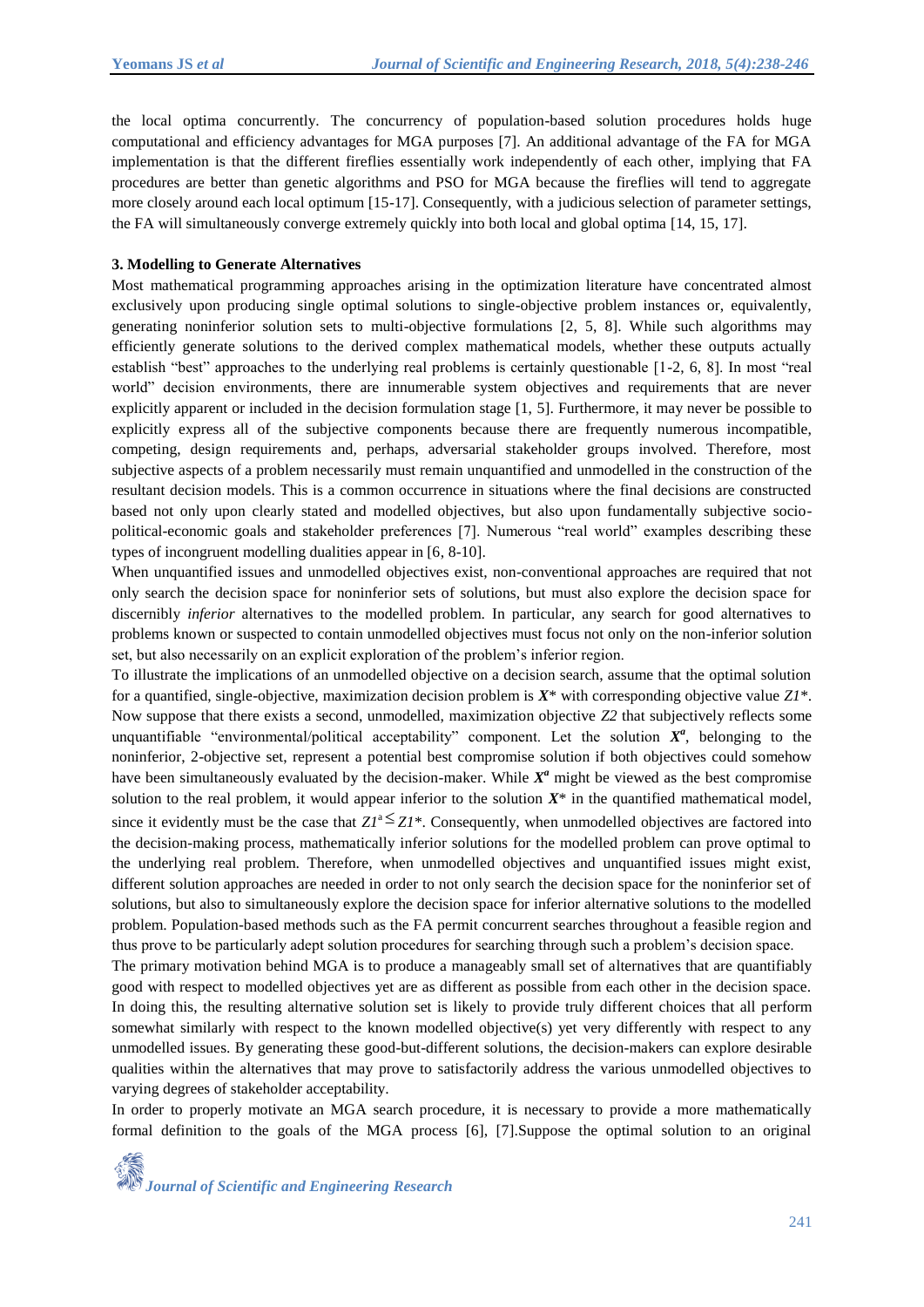mathematical model is  $X^*$  with objective value  $Z^* = F(X^*)$ . The following maximal difference model can then be solved to generate an alternative solution that is maximally different from *X\**:

$$
\begin{aligned} \text{Max } \Delta &= \sum_{i} \quad |X_i - X_i^*| \\ \text{Subject to:} \qquad & X \in D \\ & /F(X) \cdot Z^* / \le T \end{aligned}
$$

where  $\Delta$  represents some difference function (for clarity, shown as absolute in this instance) and *T* is a targeted tolerance value specified relative to the original optimal function value *Z\**. *T* is a user-supplied value that determines how much of the inferior region is to be explored in the search for acceptable alternative solutions. This difference function concept can be extended into a measure of difference between any set of alternatives by replacing  $X^*$  in the objective of the maximal difference model and calculating the overall sum (or some other function) of the differences of the pairwise comparisons between each pair of alternatives – subject to the condition that each alternative is feasible and falls within the specified tolerance constraint.

The FA-based MGA procedure to be introduced is designed to generate a pre-determined small number of close-to-optimal, but maximally different alternatives, by adjusting the value of *T* and using the FA to solve the corresponding maximal difference problem instance. By exploiting the population structure of the FA, the Fireflies collectively evolve toward different local optima within the solution space. The survival of solutions depends upon how well the solutions perform with respect to the problem's originally modelled objective(s) and simultaneously by how far away they are from all of the other alternatives generated in the decision space.

#### **4. FA-based Simultaneous MGA Computational Algorithm**

The MGA method to be introduced produces a pre-determined number of close-to-optimal, but maximally different alternatives, by modifying the value of the bound *T* in the maximal difference model and using an FA to solve the corresponding, maximal difference problem. Each solution within the FA's population contains one potential set of *p* different alternatives. By exploiting the co-evolutionary solution structure within the population of the algorithm, the Fireflies collectively evolve each solution to-ward sets of different local optima within the solution space. In this process, each desired solution alternative undergoes the common search procedure of the FA. However, the survival of solutions depends both upon how well the solutions perform with respect to the modelled objective(s) and by how far away they are from all of the other alternatives generated in the decision space.

A direct process for generating alternatives with the FA would be to iteratively solve the maximum difference model by incrementally updating the target T whenever a new alternative needs to be produced and then rerunning the algorithm. This iterative approach would parallel the original Hop, Skip, and Jump (HSJ) MGA algorithm of Brill *et al*. [8] in which, once an initial problem formulation has been optimized, supplementary alternatives are systematically created one-by-one through an incremental adjustment of the target constraint to force the sequential generation of the suboptimal solutions. While this approach is straightforward, it requires a repeated execution of the optimization algorithm [7, 12, 13].

To improve upon the stepwise alternative approach of the HSJ algorithm, a concurrent MGA technique was subsequently designed based upon the concept of co-evolution Imanirad *et al*. [13, 19, 21]. In the coevolutionary approach, pre-specified stratified subpopulation ranges within the algorithm's overall population were established that collectively evolved the search toward the creation of the specified number of maximally different alternatives. Each desired solution alternative was represented by each respective subpopulation and each subpopulation underwent the common processing operations of the FA. The survival of solutions in each subpopulation depended simultaneously upon how well the solutions perform with respect to the modelled objective(s) and by how far away they are from all of the other alternatives. Consequently, the evolution of solutions in each subpopulation toward local optima is directly influenced by those solutions contained in all of the other subpopulations, which forces the concurrent co-evolution of each subpopulation towards good but maximally distant regions within the decision space according to the maximal difference model [7].

By employing this co-evolutionary concept, it becomes possible to implement an FA-based MGA procedure that concurrently produces alternatives which possess objective function bounds that are somewhat analogous to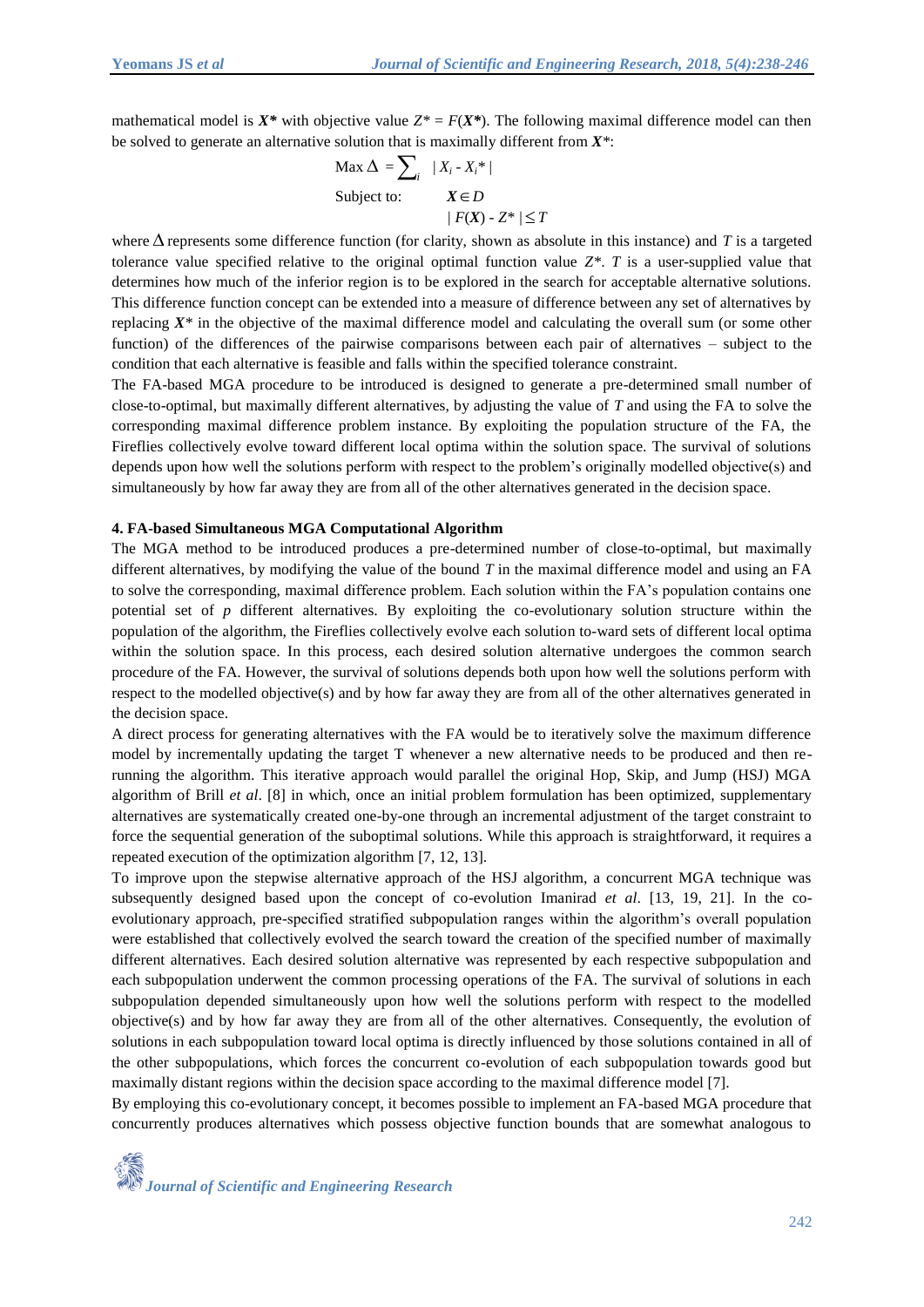those created by the sequential, iterative HSJ-styled solution generation approach. While each alternative produced by an HSJ procedure is maximally different only from the overall optimal solution (together with its bound on the objective value which is at least  $x\%$  different from the best objective (i.e.  $x = 1\%$ , 2%, etc.)), a concurrent procedure is able to generate alternatives that are no more than x% different from the overall optimal solution but with each one of these solutions being as maximally different as possible from every other generated alternative that was produced. Co-evolution is also much more efficient than the sequential HSJ-style approach in that it exploits the inherent population-based searches of FA procedures to concurrently generate the entire set of maximally different solutions using only a single population [12, 21].

While a concurrent approach exploits the population-based nature of the FA's solution approach, the coevolution process occurs within each of the stratified subpopulations. The maximal differences between solutions in different subpopulations is based upon aggregate subpopulation measures. Conversely, in the following simultaneous MGA algorithm, each solution in the population contains exactly one entire set of alternatives and the maximal difference is calculated only for that particular solution (i.e. the specific alternative set contained within that solution in the population). Hence, by the evolutionary nature of the FA search procedure, in the subsequent approach, the maximal difference is simultaneously calculated for the specific set of alternatives considered within each specific solution – and the need for concurrent subpopulation aggregation measures is circumvented.

The steps in the co-evolutionary alternative generation algorithm are as follows [18, 23, 24]:

*Initialization Step*. In this preliminary step, solve the original optimization problem to determine the optimal solution,  $X^*$ . As with prior solution approaches Imanirad *et al.* [13, 19-22] and without loss of generality, it is entirely possible to forego this step and construct the algorithm to find  $X^*$  as part of its solution processing. However, such a requirement increases the number of computational iterations of the overall procedure and the initial stages of the processing focus upon finding *X\** while the other elements of each population solution remain essentially "computational overhead". Based upon the objective value *F*(*X\**), establish *P* target values. *P* represents the desired number of maximally different alternatives to be generated within prescribed target deviations from the *X\**. Note: The value for *P* has to have been set *a priori* by the decision-maker.

*Step 1*. Create the initial population of size *K* in which each solution is divided into *P* equally-sized partitions. The size of each partition corresponds to the number of variables for the original optimization problem.  $A_p$ represents the  $p^{th}$  alternative,  $p = 1,...,P$ , in each solution.

*Step 2.* In each of the *K* solutions, evaluate each  $A_p$ ,  $p = 1,...,P$ , with respect to the modelled objective. Alternatives meeting their target constraint and all other problem constraints are designated as *feasible*, while all other alternatives are designated as *infeasible*. A solution can only be designated as feasible if all of the alternatives contained within it are feasible.

*Step 3*. Apply an appropriate elitism operator to each solution to rank order the best individuals in the population. The best solution is the feasible solution containing the most distant set of alternatives in the decision space (the distance measure is defined in Step 5). Note: Because the best solution to date is always retained in the population throughout each iteration of the FA, at least one solution will always be feasible. A feasible solution for the first step can always consists of *P* repetitions of *X\**.

*Step 4*. Stop the algorithm if the termination criteria (such as maximum number of iterations or some measure of solution convergence) are met. Otherwise, proceed to Step 5.

*Step 5*. For each solution  $k = 1,..., K$ , calculate  $D_k$ , a distance measure between all of the alternatives contained within solution *k*.

As an illustrative example for determining a distance measure, calculate

$$
D_k = \sum\nolimits_{i=1toP} \quad \sum\nolimits_{j=1toP} \quad \Delta \left( A_i, A_j \right).
$$

This represents the total distance between all of the alternatives contained within solution *k*. Alternatively, the distance measure could be calculated by some other appropriately defined function.

*Step 6*. Rank the solutions according to the distance measure  $D_k$  objective – appropriately adjusted to incorporate any constraint violation penalties for infeasible solutions. The goal of maximal difference is to force alternatives to be as far apart as possible in the decision space from the alternatives of each of the partitions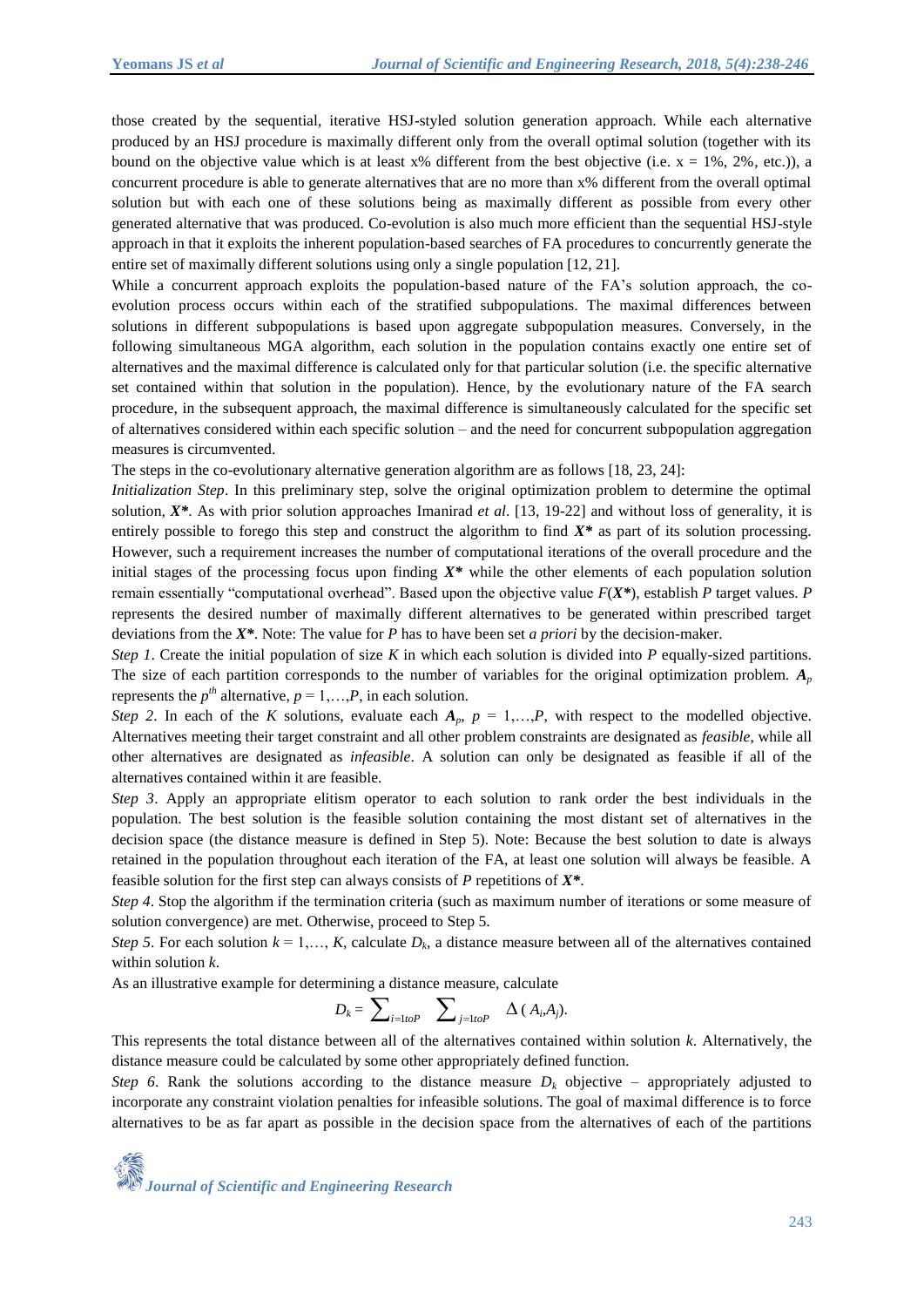within each solution. This step orders the specific solutions by those solutions which contain the set of alternatives which are most distant from each other.

*Step 7.* Apply appropriate FA "change operations" to the each of the solutions and return to Step.

It should be apparent that the stratification approach outlined in this algorithm could be readily modified to accommodate any of the population-based solution procedures. However, as noted in Section1, the FA is an algorithm specifically designed to simultaneously converge into numerous local optima which provides distinct computational advantages over other population-based metaheuristics. A disadvantage to the FA-based procedure in comparison to iterative MGA approaches lies in the extra computational overhead required to store the expanded population size for all of the alternatives and the additional solution time required to generate both the overall optimal solution together with the set of maximally different alternatives. Based upon preliminary testing and significant experimentation in the subsequent section, it seems that the additional storage requirements can be considered essentially negligible for all practical purposes and that the extra computational effort is virtually undetectable. However, these disadvantages could potentially become more pronounced for other problem instances that might be identified in subsequent extensions to this paper.

#### **5. Computational Testing of Simultaneous MGA Algorithm**

As stated previously, "real world" decision-makers often prefer to be able to select from a set of "near-optimal" alternatives that differ significantly from each other in terms of their system structures. The efficacy of the coevolutionary MGA procedure to simultaneously produce maximally different alternatives will be demonstrated using a non-linear optimization problem taken from [6] and [18].

The mathematical formulation for this multimodal problem can be summarized as:

Maximize 
$$
F(x,y) = \sin(19\pi x) + \frac{x}{1.7} + \sin(19\pi y) + \frac{y}{1.7} + 2
$$
  
0.0  $\le x \le 1.0$  0.0  $\le y \le 1.0$ 

The non-linear, feasible region contains 100 peaks separated by valleys in which the amplitudes of both the peaks and valleys increase as the values of the decision variables increase from the (0,0) toward (1,1). For the design parameters employed in this formulation, the best solution of  $F(x,y) = 5.146$  occurs at point  $(x,y) =$ (0.974, 0.974) [6, 18].

In order to create the set of different alternatives, extra target constraints that varied the value of *T* by up to 1.5% between successive alternatives were placed into the original formulation in order to force the generation of solutions maximally different from the initial optimal solution (i.e. the values of the bound were set at 1.5%, 3%, 4.5%, etc. for the respective alternatives). The MGA procedure was used to create the optimal solution and the 10 maximally different solutions shown in Table 1.

| Increment             | $1.5\%$             | Increment | <b>Between</b> |  |
|-----------------------|---------------------|-----------|----------------|--|
|                       | <b>Alternatives</b> |           |                |  |
|                       | F(x, y)             | x         | y              |  |
| Optimal               | 5.14                | 0.97      | 0.97           |  |
| <b>Alternative 1</b>  | 5.11                | 0.97      | 0.98           |  |
| <b>Alternative 2</b>  | 5.06                | 0.98      | 0.87           |  |
| <b>Alternative 3</b>  | 5.01                | 0.87      | 0.76           |  |
| <b>Alternative 4</b>  | 4.98                | 0.87      | 0.98           |  |
| Alternative 5         | 4.92                | 0.76      | 0.98           |  |
| Alternative 6         | 4.90                | 0.87      | 0.66           |  |
| <b>Alternative 7</b>  | 4.77                | 0.45      | 0.87           |  |
| <b>Alternative 8</b>  | 4.73                | 0.98      | 0.34           |  |
| <b>Alternative 9</b>  | 4.66                | 0.13      | 0.97           |  |
| <b>Alternative 10</b> | 4.65                | 0.98      | 0.13           |  |

|  |  |  | <b>Table 1:</b> Objective Values and Solutions for the 11 Maximally Different Alternatives |
|--|--|--|--------------------------------------------------------------------------------------------|
|--|--|--|--------------------------------------------------------------------------------------------|

As detailed earlier, most "real world" optimization problems tend to be riddled with incongruent performance specifications that are exceedingly difficult to quantify. Therefore, it is frequently desirable to generate a set of

*Journal of Scientific and Engineering Research*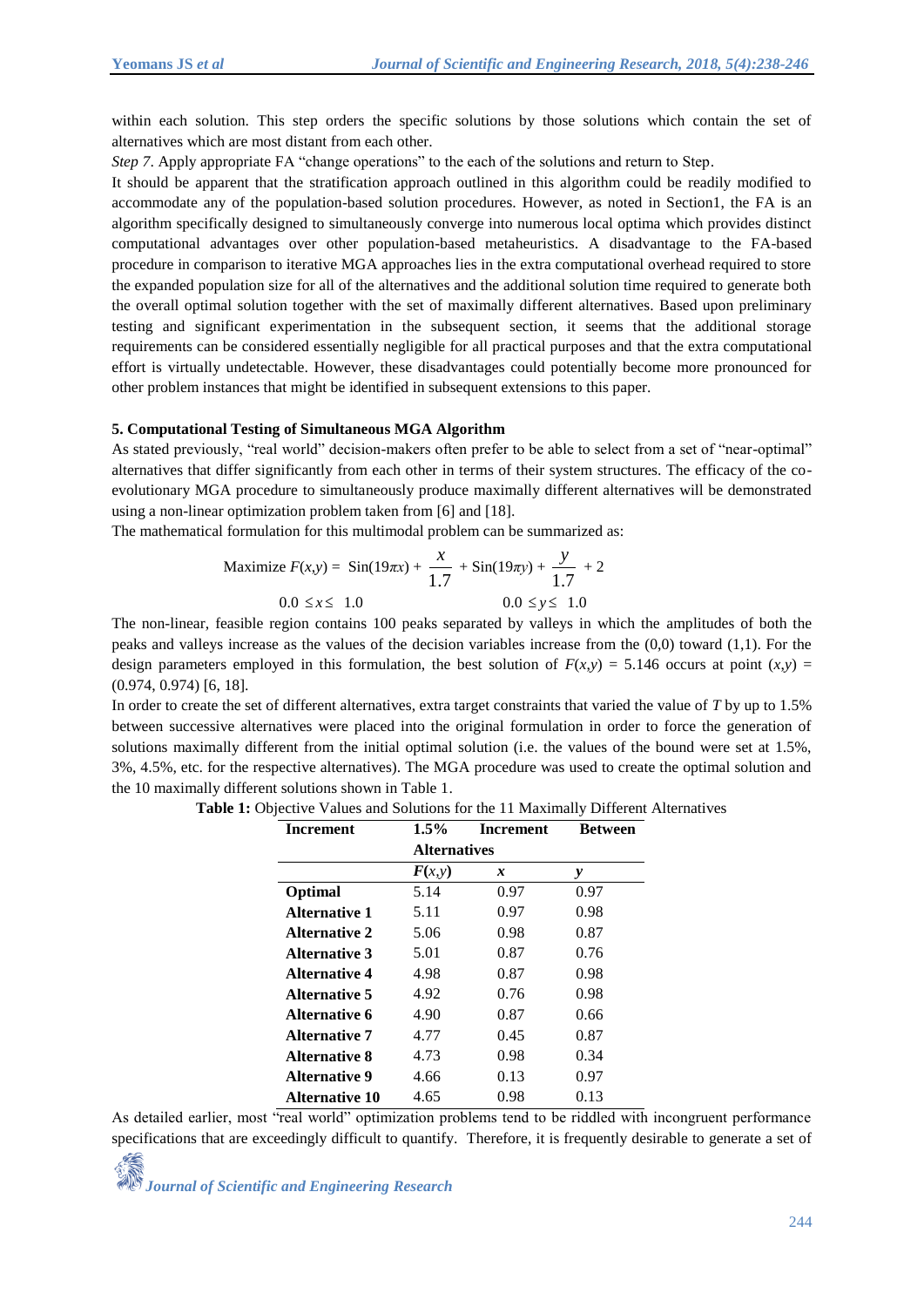quantifiably good alternatives that deliver very different perspectives to any potentially unmodelled performance design matters during the solution formulation stage. Any unique performance characteristics contained within these divergent alternatives can produce very different system performance with respect to unmodelled issues, thereby hopefully capturing some of the previously unmodelled issues into the actual solution process.

The benchmark test problem demonstrates how the co-evolutionary MGA modelling algorithm can simultaneously generate multiple alternatives via the computationally efficient FA that satisfy all known system performance criteria to within a prespecified bounds and while remaining as maximally different from each other as possible in the solution space. In addition to its alternative generating capabilities, the FA aspect of the MGA approach concurrently performs soundly with respect to function optimization. Namely, for the test problem, the best overall solution determined in the FA-based MGA procedure is identical to the optimal solution found in [6].

This section highlights several noteworthy discoveries with respect to the simultaneous FA-based MGA procedure: (i) Due to the evolving nature of its population-based searches, the co-evolutionary capabilities within an FA can generate more good alternatives than planners could generate using other MGA approaches; (ii) By the nature of the MGA procedure, the alternatives created are good for planning, since all of their structures will be maximally different from each other (specifically, these differences are not just simply different from the overall optimal solution as in an HSJ-style approach to MGA); and, (iv) The algorithm is very computationally efficient, since it need run only a single time to generate its entire set of multiple, good alternatives (explicitly, to generate *n* solution alternatives, the MGA algorithm needs to run exactly once, irrespective of value of *n*).

### **6. Conclusions**

In general, "real world" decision-making entails multifaceted performance requirements further complicated by discordant performance specifications and unquantifiable objectives. These problems often contain incongruent design issues which are very problematic – if not impossible – to capture when the supporting decision models need to be formulated. Thus, there are invariably unmodelled design requirements, not apparent during the model formulation, that can critically affect the adequacy of the model's solutions. These ambiguous and conflicting dimensions force the decision-makers into integrating many in congruencies into their decision process prior to final solution construction. In the face of such inconsistencies, it is improbable that any single solution could ever be constructed to simultaneously satisfy all of the contradictory system requirements without a substantial rebalancing of the various tradeoffs. Consequently, any auxiliary modelling techniques used in the decision formulation must somehow simultaneously account for all of these features while being flexible enough to capture the inherent planning uncertainties.

In this paper, an MGA procedure was constructed that illustrated how the computationally efficient, populationbased FA could be exploited to simultaneously produce numerous near-best, maximally different alternatives. In this MGA role, the simultaneous procedure creates numerous alternatives possessing the essential problem characteristics, with each generated solution providing a very different perspective. Since FA approaches have been employed in solving a diverse spectrum of problem types, the practicability of this simultaneous MGA procedure can clearly be extended to numerous disparate applications. These extensions will become the focus in future studies.

### **References**

- [1]. Brugnach, M., Tagg, A., Keil, F., & De Lange W.J. (2007). Uncertainty matters: computer models at the science-policy interface. *Water Resources Management*, 21, 1075-1090.
- [2]. Janssen, J.A.E.B., Krol, M.S., Schielen, R.M.J., & Hoekstra, A.Y. (2010). The Effect of Modelling Quantified Expert Knowledge and Uncertainty Information on Model Based Decision Making. *Environmental Science and Policy*, 13(3): 229-238.
- [3]. Matthies, M., Giupponi, C., & Ostendorf, B. (2007). Environmental decision support systems: Current issues, methods and tools. *Environmental Modelling and Software*, 22(2), 123-127.